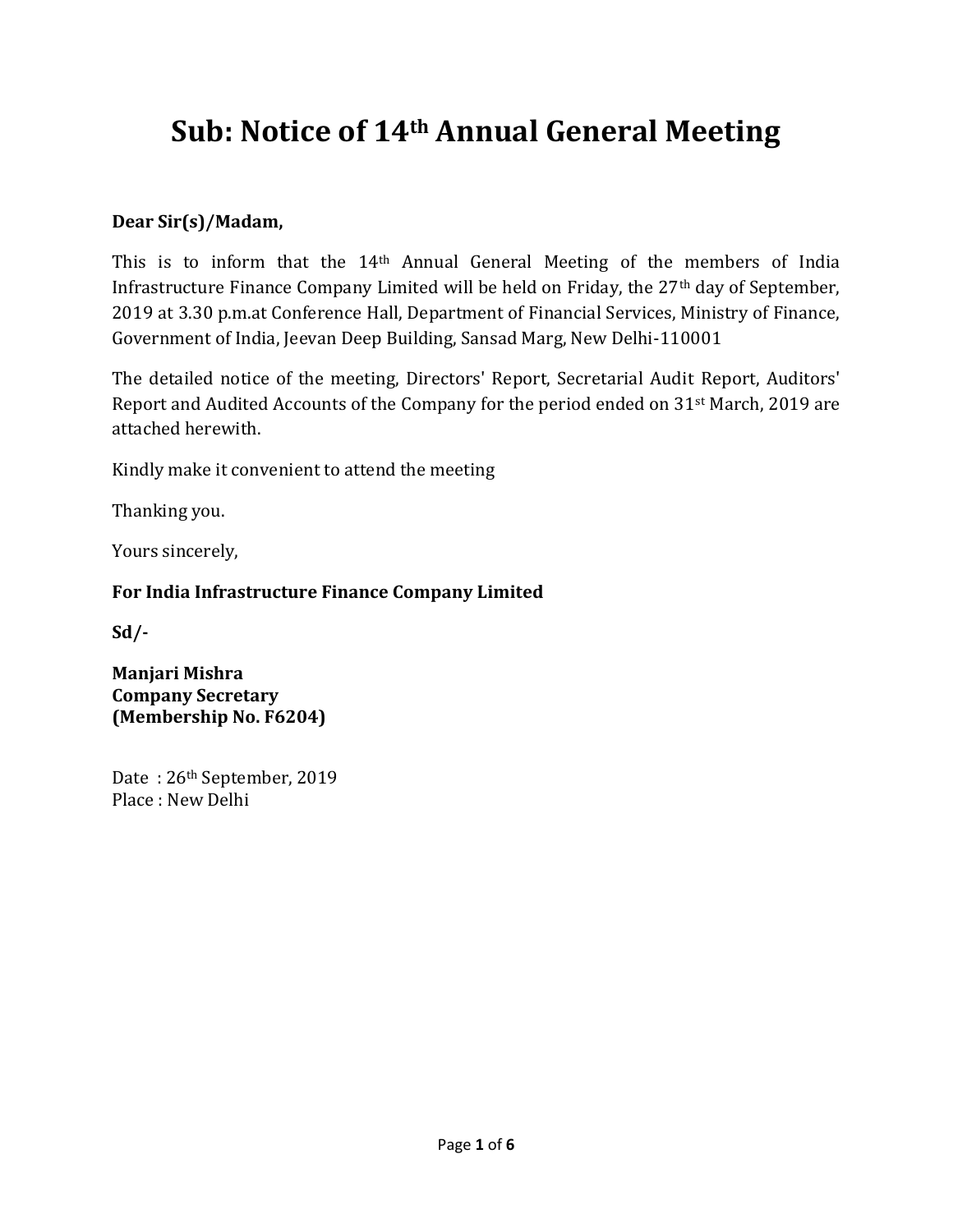#### **NOTICE**

NOTICE IS HEREBY GIVEN THAT THE FOURTEENTH ANNUAL GENERAL MEETING OF THE MEMBERS OF INDIA INFRASTRUCTURE FINANCE COMPANY LIMITED WILL BE HELD ON FRIDAY, THE 27TH DAY OF SEPTEMBER 2019 AT 3.30 P.M. AT CONFERENCE HALL, DEPARTMENT OF FINANCIAL SERVICES, MINISTRY OF FINANCE, GOVERNMENT OF INDIA, JEEVAN DEEP BUILDING, SANSAD MARG, NEW DELHI-110001, TO TRANSACT THE FOLLOWING BUSINESS:-

#### ORDINARY BUSINESS:

- 1) To receive, consider and adopt the audited standalone financial statements and consolidated financial statements of the company for the financial year ended  $31<sup>st</sup>$ March 2019, the Reports of the Board of Directors and Auditors thereon.
- 2) To consider, and if thought fit, to pass with or without modification(s), the following resolution as an Ordinary Resolution:-

**"RESOLVED THAT** pursuant to Section 139 read with Section 129(4) and other applicable provisions, if any, of the Companies Act, 2013, the appointment of M/s O. P. Tulsyan & Co. Chartered Accountants as the Statutory Auditor of the Company for the Financial year 2019-20 as directed by the office of the Comptroller & Auditor General of India (C&AG) vide C&AG letter no. CA. V/COY/CENTRAL GOVERNMENT, IIFCL  $(1)/564$  dated  $2<sup>nd</sup>$  August 2019, a copy of which has been placed before the Meeting, be & is hereby approved /taken note of.

RESOLVED FURTHER THAT the Board of Directors be & are hereby authorised to fix the terms & conditions and appropriate remuneration of Auditors as may be deemed fit for the Financial Year 2019- 20

#### SPECIAL BUSINESS:

#### 3) TO CONSIDER AND IF THOUGHT FIT, TO PASS WITH OR WITHOUT MODIFICATION(S), THE FOLLOWING RESOLUTION AS SPECIAL RESOLUTION:-

**"RESOLVED THAT** pursuant to the provision of section 42, 71 and other applicable provisions of the Companies Act 2013 (including any statutory modification(s) or re-enactment(s) thereof, for the time being in force) and applicable provisions of the Securities and Exchange Board of India (Issue and Listing of Debt Securities)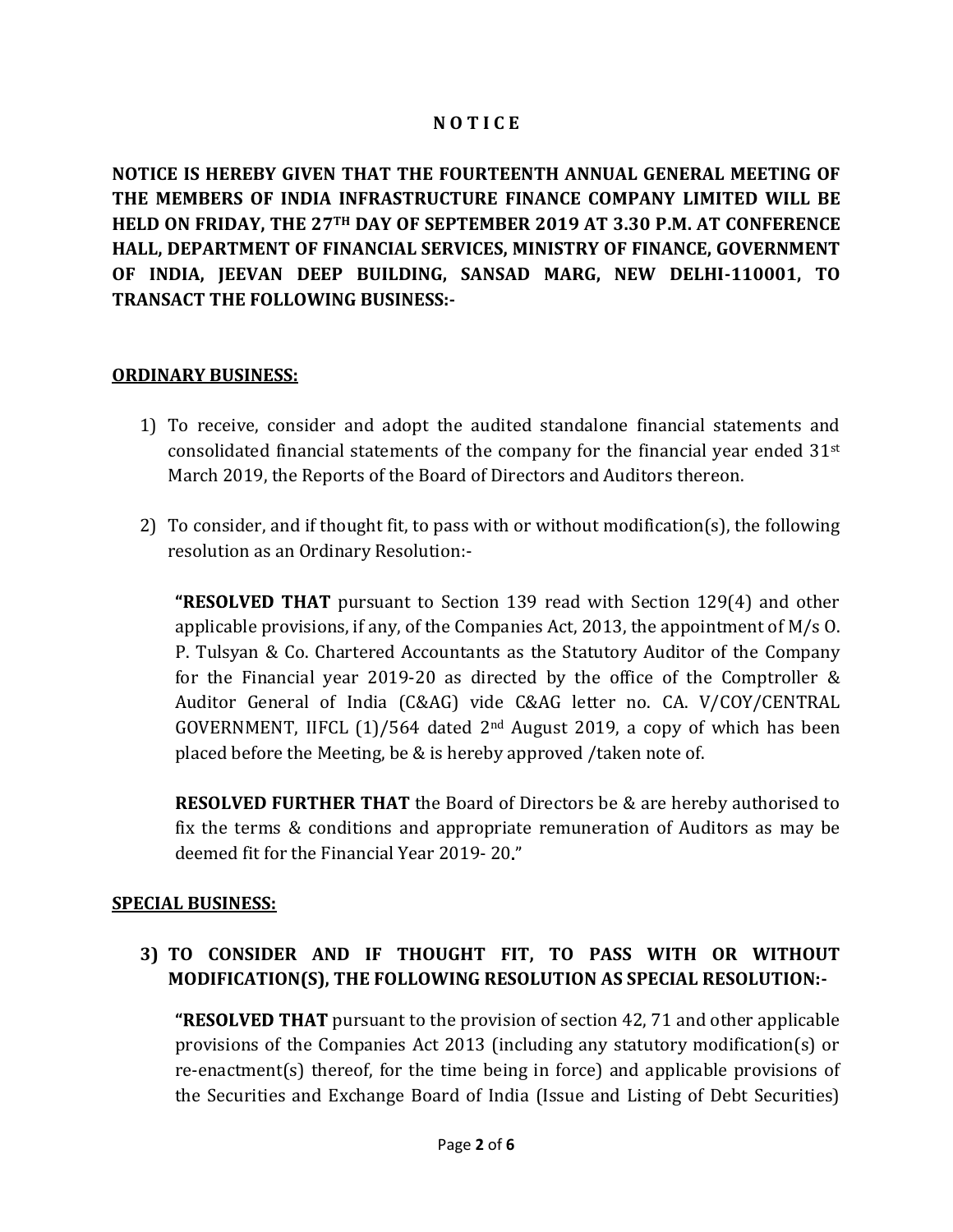Regulations, 2018, The Reserve Bank of India Act, 1934 (As amended from time to time), applicable regulations and guidelines, Memorandum & Articles of Association of the Company and subject to such other applicable laws, rules and regulations and guidelines, and subject to necessary approvals, permissions, consents and sanctions, approval of the members of the Company be and is hereby accorded to the Board of Directors of the Company ( hereinafter refer Board") to borrow funds through offer, issue and allotment of Subordinated Debt qualifying as Tier – II Capital on a private placement basis in the form of unsecured, listed and/or unlisted, Redeemable Non-Convertible Debentures for an amount up to ₹1200 crores (Rupees Twelve Hundred Crores), in one or more tranches.

RESOLVED FURTHER THAT for the purpose of giving effect to any private placement of unsecured, non-convertible bonds/ debentures, the Board or any duly constituted Committee of the Board or such other authority as may be approved by the Board be and is hereby authorized to determine the terms of the issue, including the class of investors to whom the bonds/ debentures are to be allotted, the number of bonds/ debentures to be allotted in each tranche, issue price, issue size, timing, tenor, coupon/interest rate(s), premium/ discount, amount of issue, listing, issuing any declaration undertaking required to be included in the Private Placement Offer Letter and to do execute all such acts, deeds and things under any other regulatory requirement for the time being in force.

By Order of the Board of Directors

#### For India Infrastructure Finance Company Limited

 $Sd$ 

 Manjari Mishra Company Secretary Membership No. F6204

Place: New Delhi Date: 26th September, 2019

#### REGISTERED OFFICE

Fifth Floor, Block -2 Plate A & B, NBCC Tower, East Kidwai Nagar, New Delhi-110023 CIN: U67190DL2006GOI144520 Website: www.iifcl.org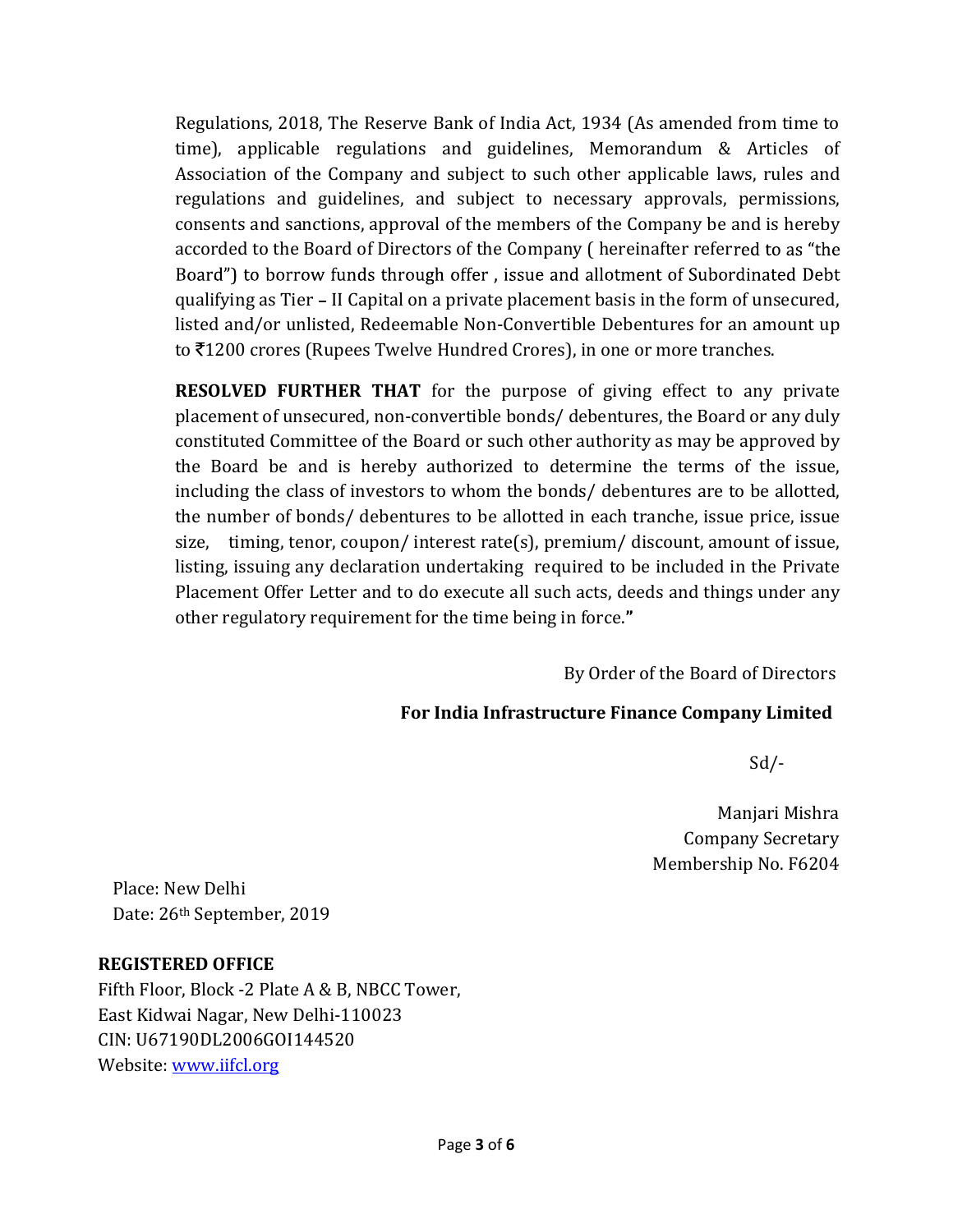#### NOTES: -

### 1. A MEMBER ENTITLED TO ATTEND AND VOTE AT THE MEETING IS ENTITLED TO APPOINT A PROXY TO ATTEND AND VOTE INSTEAD OF HIMSELF/ HERSELF AND THE PROXY NEED NOT BE A MEMBER OF THE COMPANY.

- 2. Proxy in order to be effective must be received by the company not less than 48 hours before the meeting.
- 3. The Explanatory Statement pursuant to Section 102 of the Companies Act, 2013, in respect of the Special Business to be transacted at the meeting is annexed hereto and forms part of the notice.
- 4. Members may also note that the Notice of an AGM will be available on the Company's website www.iifcl.org. The Notice and other documents will also be available at the Registered Office of the company for inspection during the normal business hours on working days.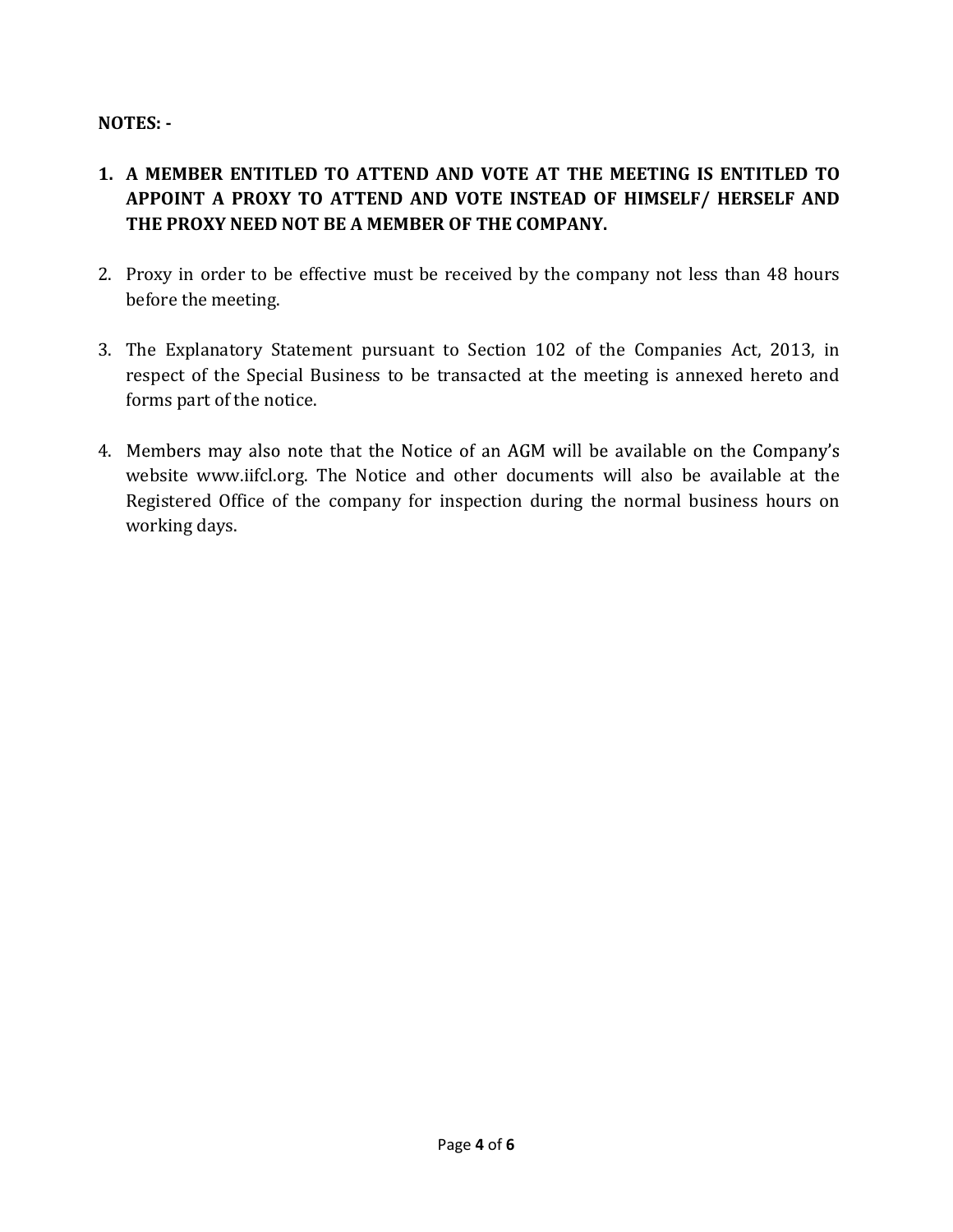## Annexure to Notice

# EXPLANATORY STATEMENT UNDER SECTION 102 OF THE COMPANIES ACT, 2013

Pursuant to notification dated 18<sup>th</sup> January 2016 by Ministry of Corporate Affairs, Government of India, Indian Accounting standards (Ind-AS) are applicable to IIFCL for accounting periods beginning from 1st April 2018 onwards with comparatives for the periods ended 31st March 2018.

As per RBI Regulations NBFC-IFC's are required to maintain Capital adequacy of 15%. Further, RBI Regulation requires that Capital Adequacy is maintained as per last audited Balance Sheet.

In order to strengthen capital adequacy, IIFCL proposed to issue Subordinated debt for Tier- II capital during FY 2018 - 19 to ensure maintaining of CRAR of 15% on 31st March 2019. It was estimated that IIFCL would need additional capital of `1200 crore to ensure maintaining of CRAR of around 15%. However, same could not materialize due to unexpected rise in yields and lack of response from LIC (approached for subscription to bonds as sole investor at Gsec + 50 bps).

As per RBI Directions NBFC-IFC's shall maintain a capital adequacy ratio consisting of Tier I and Tier II Capital which shall not be less than 15 percent of its aggregate risk weighted assets. It is expected that Capital Adequacy Ratio (CRAR) as on 31<sup>st</sup> March 2019 was less than 15%. Further, Government of India has allocated equity infusion of `500 crore in IIFCL during current Financial Year. As per IIFCL's approved Resource Raising plan for FY 2019- 20 it is not proposed to raise funds for liquidity purposes. However, to augment capital, it is proposed to raise Subordinated Tier II Bond in FY 2019-20 to the extent of `1200 crore in FY 2019-20 to eligible investors in one or more tranches including Green Shoe option if any.

The Board recommends this resolution for the approval of the members as Special Resolution as contained in the notice.

Approval of the shareholders will be valid for one year for all the offers or invitations for NCDs to be made during the said year.